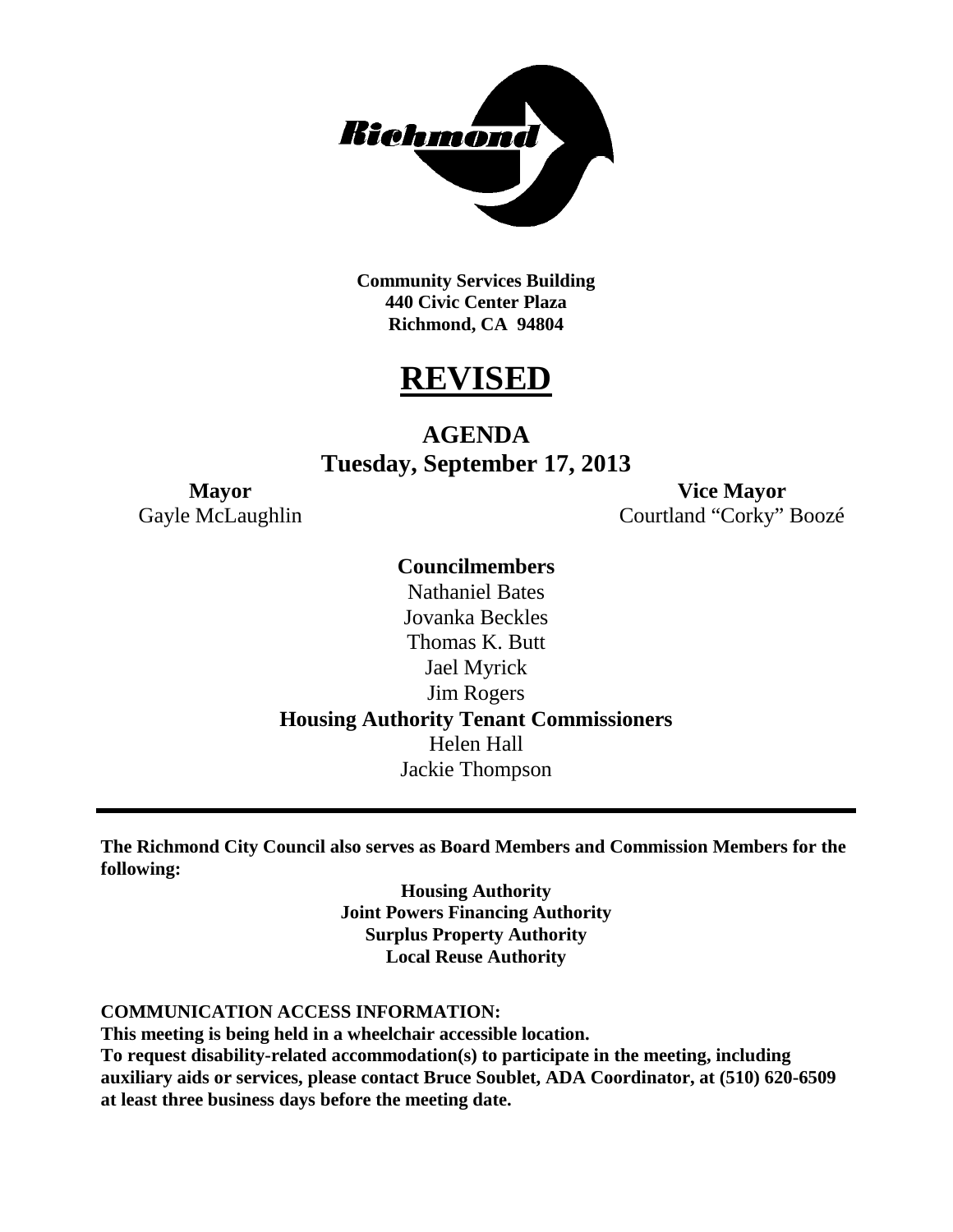# **MEETING PROCEDURES**

The City of Richmond encourages community participation at its City Council meetings and has established procedures that are intended to accommodate public input in a timely and time-sensitive way. As a courtesy to all members of the public who wish to participate in City Council meetings, please observe the following procedures:

**PUBLIC COMMENT ON AGENDA ITEMS:** Anyone who desires to address the City Council on items appearing on the agenda must complete and file a pink speaker's card with the City Clerk **prior** to the City Council's consideration of the item. Once the City Clerk has announced the item and discussion has commenced, no person shall be permitted to speak on the item other than those persons who have submitted their names to the City Clerk. Your name will be called when the item is announced for discussion. **Each speaker will be allowed TWO (2) MINUTES to address the City Council on NON-PUBLIC HEARING items listed on the agenda.**

**OPEN FORUM FOR PUBLIC COMMENT:** Individuals who would like to address the City Council on matters not listed on the agenda or on **Presentations, Proclamations and Commendations, Report from the City Attorney, or Reports of Officers** may do so under Open Forum. All speakers must complete and file a pink speaker's card with the City Clerk **prior** to the commencement of Open Forum. **The amount of time allotted to individual speakers shall be determined based on the number of persons requesting to speak during this item. The time allocation for each speaker will be as follows: 15 or fewer speakers, a maximum of 2 minutes; 16 to 24 speakers, a maximum of 1 and one-half minutes; and 25 or more speakers, a maximum of 1 minute.**

#### **SPEAKERS ARE REQUESTED TO OCCUPY THE RESERVED SEATS IN THE FRONT ROW BEHIND THE SPEAKER'S PODIUM AS THEIR NAME IS ANNOUNCED BY THE CITY CLERK.**

**CONSENT CALENDAR:** Consent Calendar items are considered routine and will be enacted, approved or adopted by one motion unless a request for removal for discussion or explanation is received from the audience or the City Council. A member of the audience requesting to remove an item from the Consent Calendar must complete and file a speaker's card with the City Clerk **prior to the City Council's consideration of Agenda Review.** An item removed from the Consent Calendar may be placed anywhere on the agenda following the City Council's agenda review.

Any law enforcement officer on duty or whose service is commanded by the presiding officer shall be Sergeant-at-Arms of the Council meetings. He/she, or they, shall carry out all orders and instructions given by the presiding officer for the purpose of maintaining order and decorum at the Council meetings (City Council Rules of Procedure and Order Section III F, RMC Section 2.12.030).

**\*\*\*\*\*\*\*\*\*\*\*\*\*\*\*\*\*\*\*\*\*\*\*\*\*\*\*\*\*\*\*\*\*\*\*\*\*\*\*\*\*\*\*\*\*\*\*\*\*\*\*\*\*\*\*\*\*\***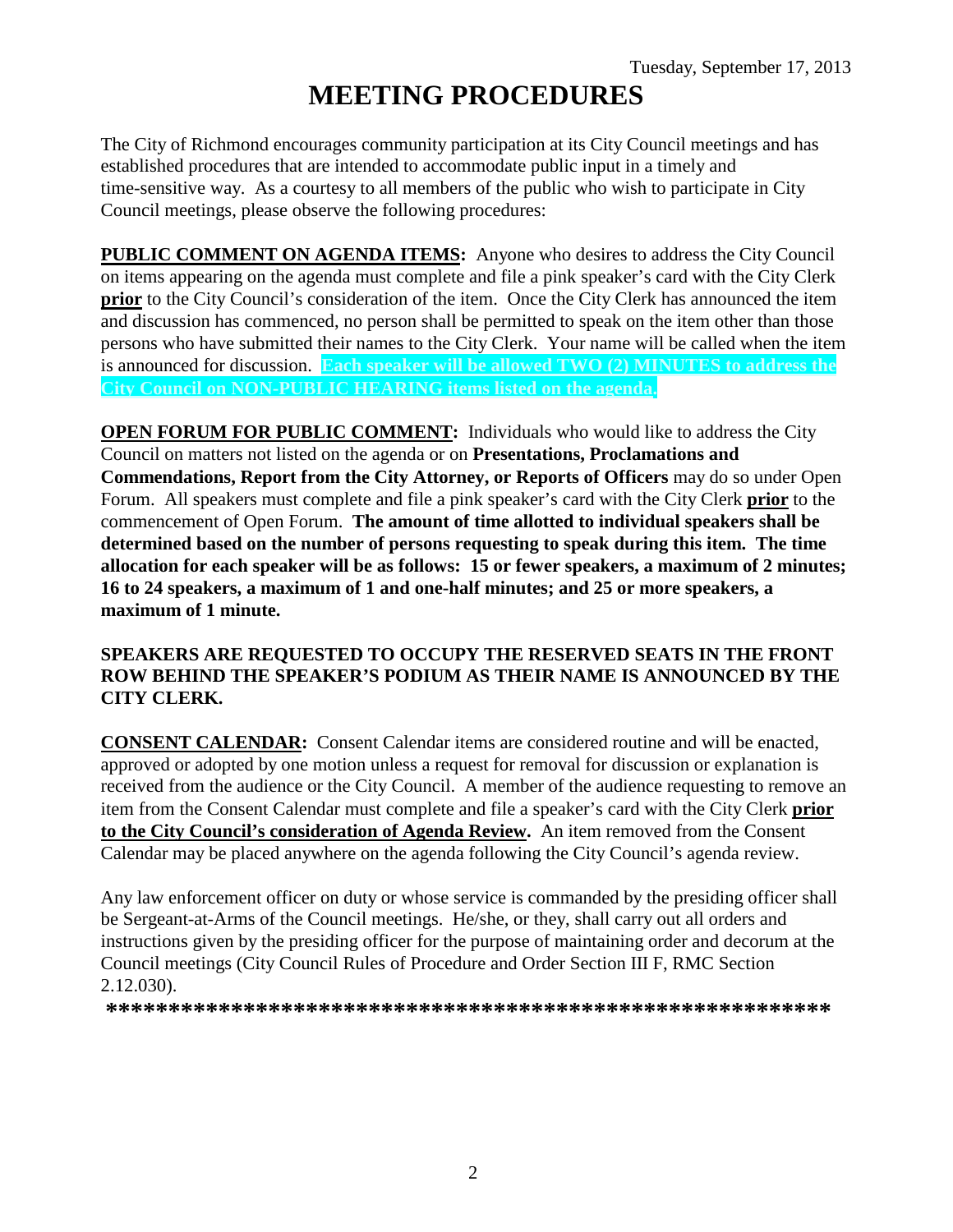# **EVENING OPEN SESSION**

5:00 p.m.

#### **A. ROLL CALL**

#### **B. PUBLIC COMMENT**

#### **C. ADJOURN TO CLOSED SESSION**

## **CLOSED SESSION**

Shimada Room of the Community Services Building

#### **A. CITY COUNCIL**

**A-1.** CONFERENCE WITH LEGAL COUNSEL - EXISTING LITIGATION (Subdivision [a] of Government Code Section 54956.9):

A&D Towing vs. City of Richmond

Booker and Jenkins vs. City of Richmond

Chevron vs. Contra Costa County

#### **A-2.** CONFERENCE WITH LABOR NEGOTIATORS (Government Code Section 54957.6):

Agency designated representatives: Bill Lindsay, Jack Hughes, Lisa Stephenson, and Bruce Soublet

Employee organization: Service Employees International Union (Local 1021)

Agency designated representatives: Bill Lindsay, Jack Hughes, Lisa Stephenson, Bruce Soublet, and Chris Magnus Employee organization: Richmond Police Officers' Association (RPOA)

#### **A-3.** PUBLIC EMPLOYEE PERFORMANCE EVALUATION (Government Code Section 54957.6):

Title: City Clerk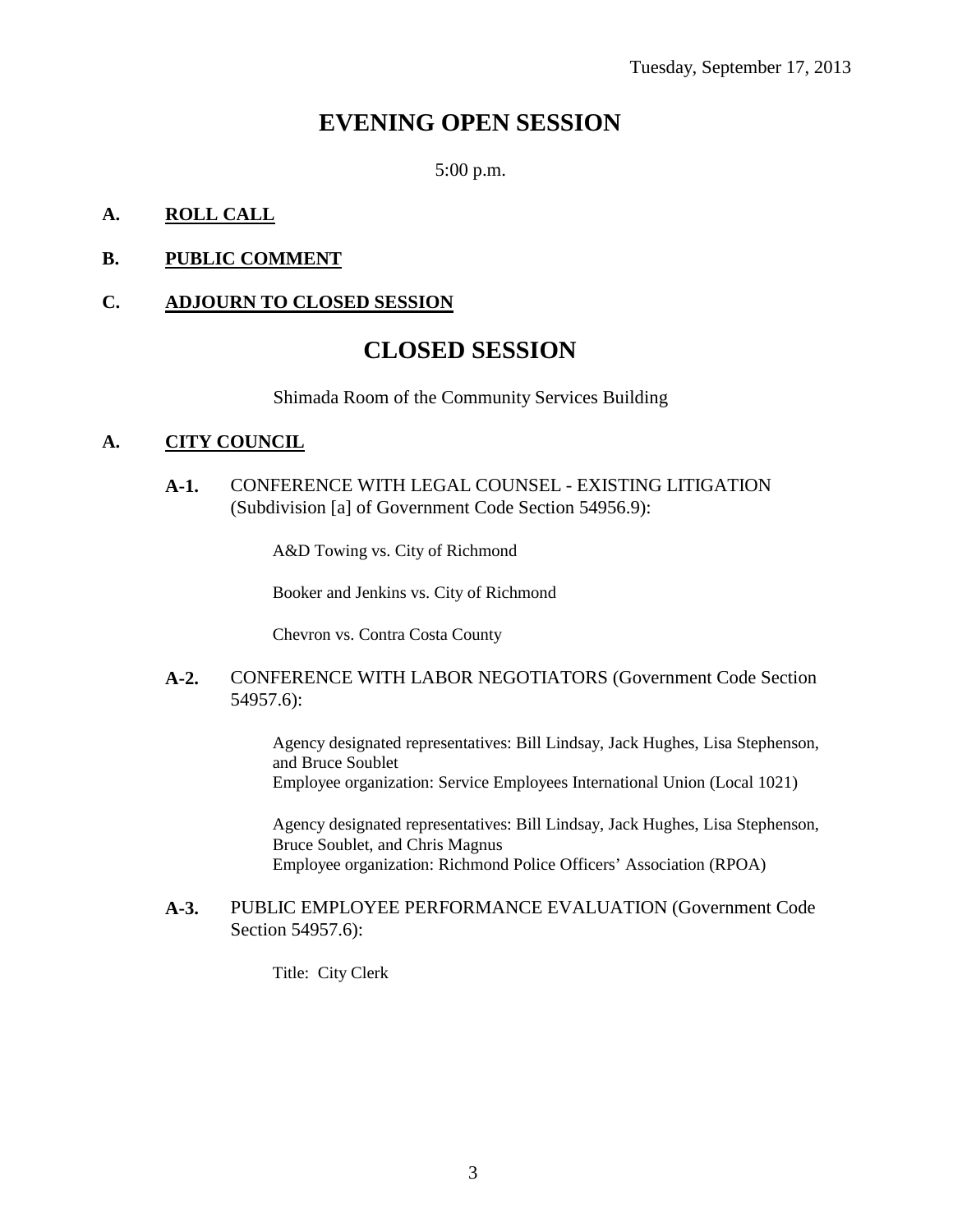# **REGULAR MEETING OF THE SUCCESSOR AGENCY TO THE RICHMOND COMMUNITY REDEVELOPMENT AGENCY AND RICHMOND CITY COUNCIL**

6:30 p.m.

- **A. PLEDGE TO THE FLAG**
- **B. ROLL CALL**
- **C. STATEMENT OF CONFLICT OF INTEREST**
- **D. AGENDA REVIEW**
- **E. REPORT FROM THE CITY ATTORNEY OF FINAL DECISIONS MADE AND NON-CONFIDENTIAL DISCUSSIONS HELD DURING CLOSED SESSION**
- **F. OPEN FORUM**

#### **G. SUCCESSOR AGENCY TO THE RICHMOND COMMUNITY REDEVELOPMENT AGENCY CONSENT CALENDAR**

**G-1.** ADOPT a joint resolution of the Successor Agency to the Richmond Community Redevelopment Agency and the Richmond City Council approving and authorizing the execution of the Eighth Amendment to the Construction Agreement between the City of Richmond and C. Overaa and Company for the Transit Village Parking Structure, increasing the as-amended authorized expenditures amount by \$799,714 for a total of \$25,685,094. (This item was reviewed by the Finance Committee at its meeting of September 13, 2013, and recommended for approval by the City Council.) - Successor Agency to the Richmond Community Redevelopment Agency (Chadrick Smalley 307-8091)

## **H. CITY COUNCIL CONSENT CALENDAR**

**H-1.** APPROVE a grant-funded contract with Nelson\Nygaard to prepare the South Richmond Transportation Connectivity Plan, in an amount not to exceed \$272,500 (This item was reviewed by the Finance Committee at its September 13, 2013, meeting and recommended for approval by the City Council.) - Planning and Building Services Department (Richard Mitchell 620-6706).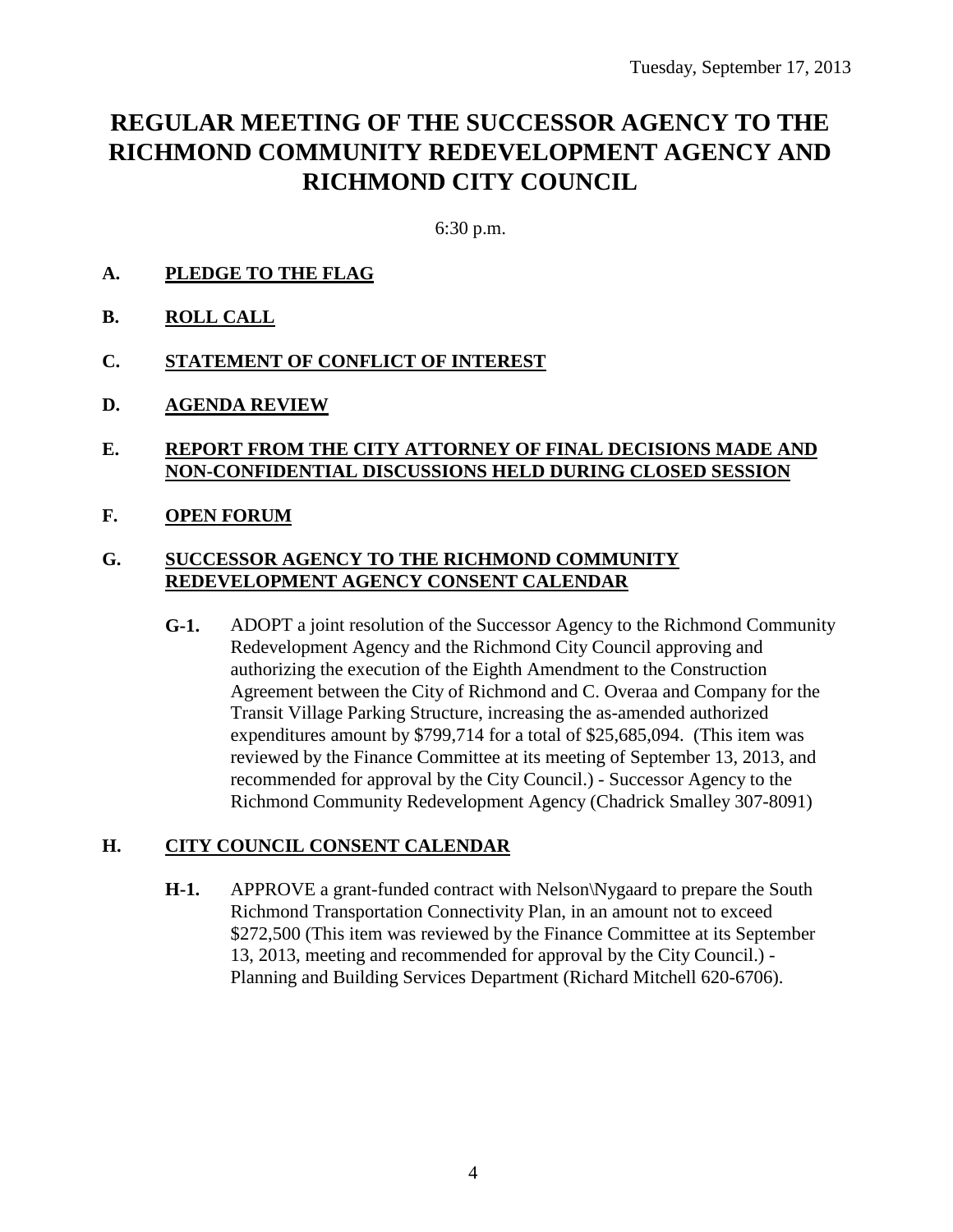- **H-2.** APPROVE an amendment to the existing contract with A-N West, Inc. Consulting Engineers to provide on-call plan review support services in the Department of Planning and Building, increasing the contract amount by \$250,000 for a total amount not to exceed \$595,000, and extending the term to December 30, 2015. (This item was reviewed by the Finance Committee at its meeting of September 13, 2013, and recommended for approval by the City Council.) - Planning and Building Services Department (Richard Mitchell 620- 6706).
- **H-3.** RECEIVE a monthly report on the Richmond Municipal Sewer District for August 2013 - Engineering Services Department (Chad Davisson 307-8091).
- **H-4.** ADOPT a resolution authorizing the City of Richmond to accept grant funding from the Alameda County Sheriff's Office (ACSO) on behalf of the Bay Area Urban Area Security Initiative (UASI) for marine response training, and APPROVE a contract with the California Maritime Academy (Cal Maritime) on behalf of the Trustees of the California State University for the purchase of training services in an amount not to exceed \$83,100 - Fire Department (Chief Michael Banks 307-8041).
- **H-5.** APPROVE a contract with Godbe Research for public opinion survey research and polling services in an amount not to exceed \$ 50,000 - Finance Department (James Goins 620-6740).
- **H-6.** INTRODUCE an ordinance (first reading) amending Section 9.20.110 of the Municipal Code of the City of Richmond to increase the administrative charge that the City may assess on delinquent solid waste accounts from \$30 per parcel to \$45 per parcel - Finance Department (James Goins 620-6740).
- **H-7.** APPROVE travel by the ONS Director and two Neighborhood Change Agents to Mexico City, Mexico to attend the Sixth Milestones of a Global Campaign for Violence Prevention Meeting being hosted by the World Health Organization on November 11-15, 2013, with all travel and meeting expenses paid for by the World Health Organization/The California Wellness Foundation and The California Endowment Peacemaker Fellowship Fund - Office of Neighborhood Safety (Devone Bogan 620-5422).
- **H-8.** ADOPT a joint resolution of the Richmond City Council and the Successor Agency to the Richmond Community Redevelopment Agency approving and authorizing the execution of the Eighth Amendment to the Construction Agreement between the City of Richmond and C. Overaa and Company for the Transit Village Parking Structure, increasing the as-amended authorized expenditures amount by \$799,714 for a total of \$25,685,094. (This item was reviewed by the Finance Committee at its meeting of September 13, 2013, and recommended for approval by the City Council.) - Successor Agency to the Richmond Community Redevelopment Agency (Chadrick Smalley 307-8091)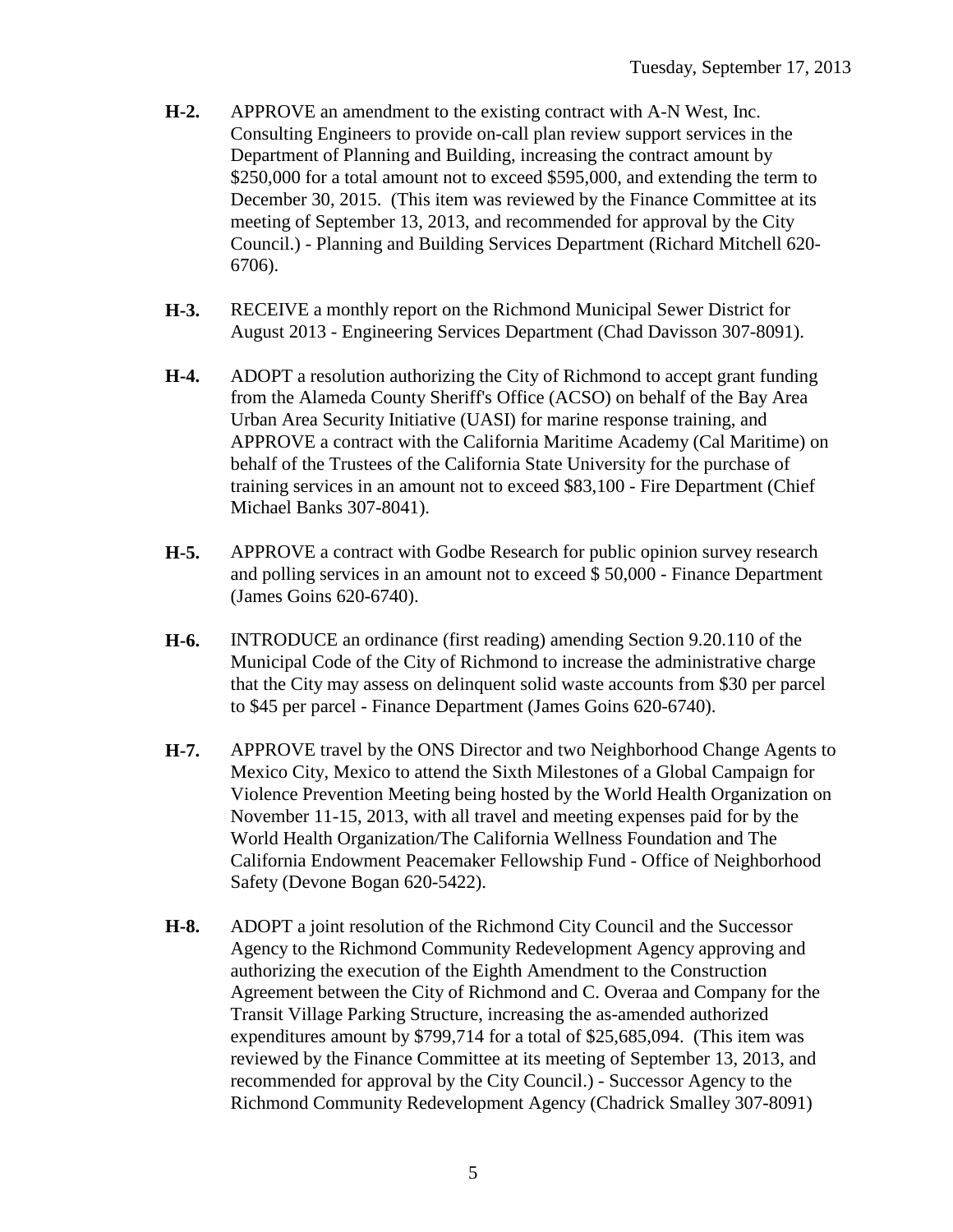- **H-9.** AUTHORIZE the city manager to execute a Programmatic Agreement with the California State Historic Preservation Officer to satisfy the City of Richmond's Section 106 responsibilities for all individual undertakings of the city's various rehabilitation programs - Planning and Building Services Department (Richard Mitchell 620-6706).
- **H-10.** APPOINT Dorothy Christiansen and Ray Perasso as representatives to the General Pension Board, terms expiring July 1, 2018 - City Clerk's Office (Diane Holmes 620-6514).
- **H-11.** ADOPT an ordinance (second reading) updating Chapter 12.22 of the Richmond Municipal Code that pertains to Stormwater Management and Discharge Control in order to comply with regulatory requirements - Engineering Services Department (Chad Davisson/Lynne Scarpa 620-8091).
- **H-12.** APPROVE the minute of the September 10, 2013, Regular Special Meeting City Clerk's Office (Diane Holmes 620-6513).
- **H-13.** ADOPT an ordinance (second reading) to establish wages, salaries, and compensation for the classifications represented by the Richmond Fire Management Association (RFMA) in the City's classified service, and repealing Ordinance No. 39-06 N.S. - Human Resources Management Department (Lisa Stephenson 620-6600).

**Should any of the following continued items be removed from the Consent Calendar, they will be heard immediately following the approval of the Consent Calendar. All other items removed from the Consent Calendar will be placed at the end of the agenda for consideration.**

- **H-14.** RECEIVE the Grand Jury Report No. 1311, "Assessing Financial Risk," and review and approve the response to this report - Finance Department (James Goins 620-6740). **This item was continued from the September 10, 2013, meeting.**
- **H-15.** REJECT all bids received for the Urban Runoff Treatment Retrofits at 1st Street and Cutting Boulevard, and re-advertise this project - Engineering Services Department (Chad Davisson/Lynne Scarpa 307-8135). **This item was continued from the September 10, 2013, meeting.**
- **H-16.** APPROVE a contract amendment with TPA Construction Inc. for completion of the Dornan Drive Tunnel Project, increasing the contract amount by \$330,000 for a total of \$1,405,328 - Engineering Services Department (Andy Yeung/Melissa Tigbao 307-8091). **This item was continued from the September 10, 2013, meeting.**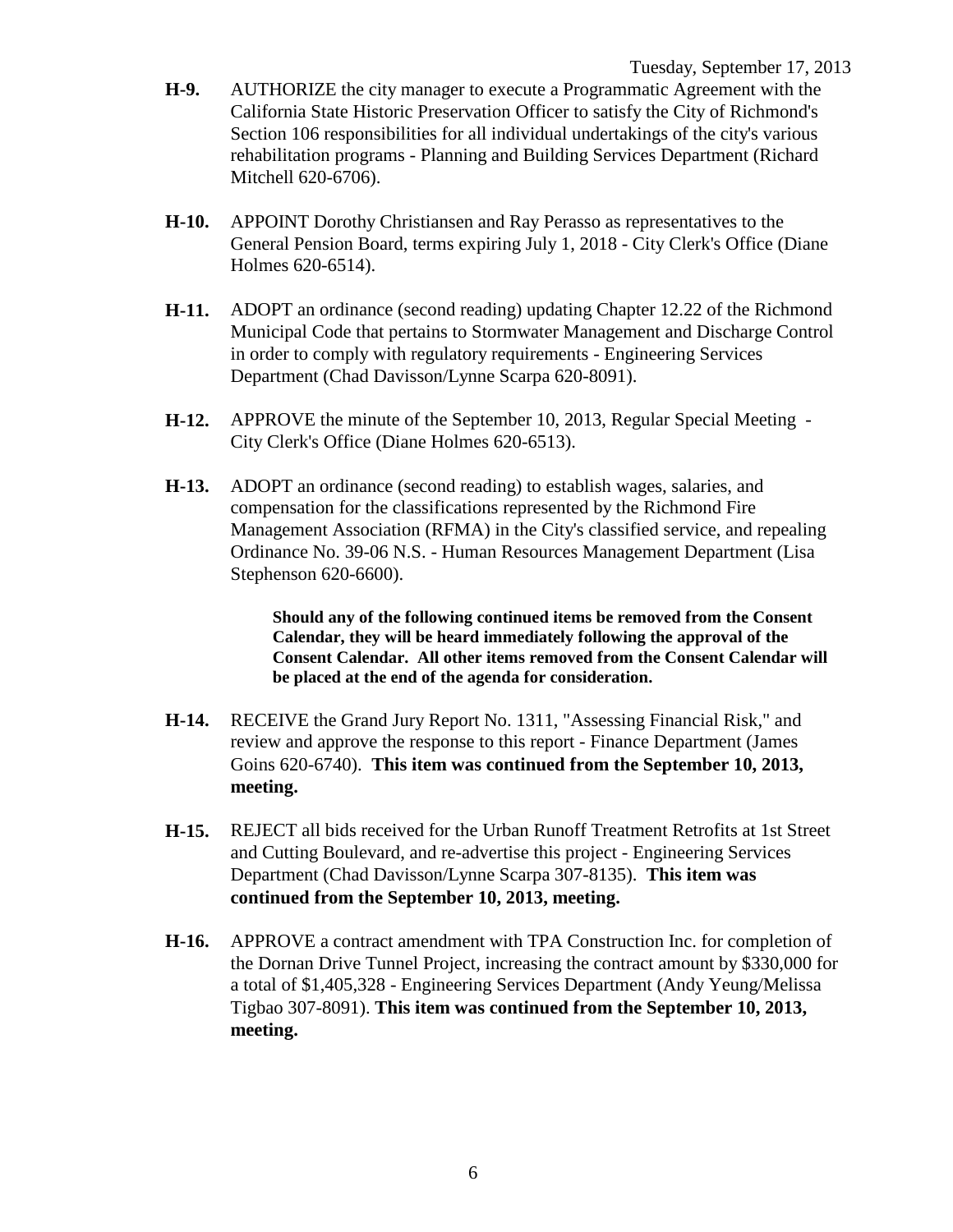- **H-17.** APPROVE a contract with Networkfleet Global Positioning System(GPS) tracking and management in an amount not exceed \$95,000 for a two-year term, and with an option for two one-year extensions in an amount not to exceed \$47,500 per year - Public Works Department (Yader A. Bermudez 231-3008). **This item was continued from the September 10, 2013, meeting.**
- **H-18.** APPROVE a contract with AAA Fence Company, Inc. for chain link fence repair and replacement surrounding the sport courts at Belding-Garcia Park and Lucas Park in an amount not to exceed \$40,582.30 which includes a 10% citycontrolled cost contingency. The contract term will be from September 11, 2013, to June 30, 2014 - Public Works Department (Yader A. Bermudez 231-3008). **This item was continued from the September 10, 2013, meeting.**
- **H-19.** INTRODUCE an ordinance (first reading) to ban alcohol billboards near schools, in order to reduce the number of minors who become at risk for alcohol abuse due to starting to drink before they can make an informed, adult choice - Councilmembers Rogers (867-5725), Beckles, and Myrick (620-6861). **This item was continued from the September 10, 2013, meeting.**

## **I. PUBLIC HEARINGS - NOT EARLIER THAN 7:00 P.M.**

- **I-1.** CONTINUE to October 15, 2013, a hearing to rename Western Drive north of I-580 to "Stenmark Drive" in recognition of Captain J. O. Stenmark's colorful contribution to the early history of Richmond - Councilmembers Butt (236-7435) and Rogers (867-5725) .
- **I-2.** ADOPT a resolution approving the 2012-2013 Consolidated Annual Performance and Evaluation Report (CAPER) for submission to the U.S Department of Housing and Urban Development - Housing and Community Development (Patrick Lynch 307-8140).

## **J. RESOLUTIONS - NOT EARLIER THAN 7:10 P.M.**

**J-1.** ADOPT a resolution authorizing the issuance and sale of Tax and Revenue Anticipation Notes and appointing Tamalpais Advisors Inc. as Financial Advisor and APPROVE a contract in the amount of \$34,000 with Tamalpais Advisors to serve as Financial Advisor (This item was reviewed by the Finance Committee at its meeting of September 13, 2013, and recommended for approval by the City Council) - Finance Department (Jim Goins 620-6740).

## **K. COUNCIL AS A WHOLE - NOT EARLIER THAN 7:30 P.M.**

**K-1.** OPPOSE appeals to modify or remove conditions of Alcohol Beverage Licenses for Val Mar Market located at 3630 Barrett Avenue, and Family Market located at 700 Pennsylvania Avenue - Councilmember Butt (236-7435) and Councilmember Rogers (867-5725). **This item was continued from the September 10, 2013, meeting.**